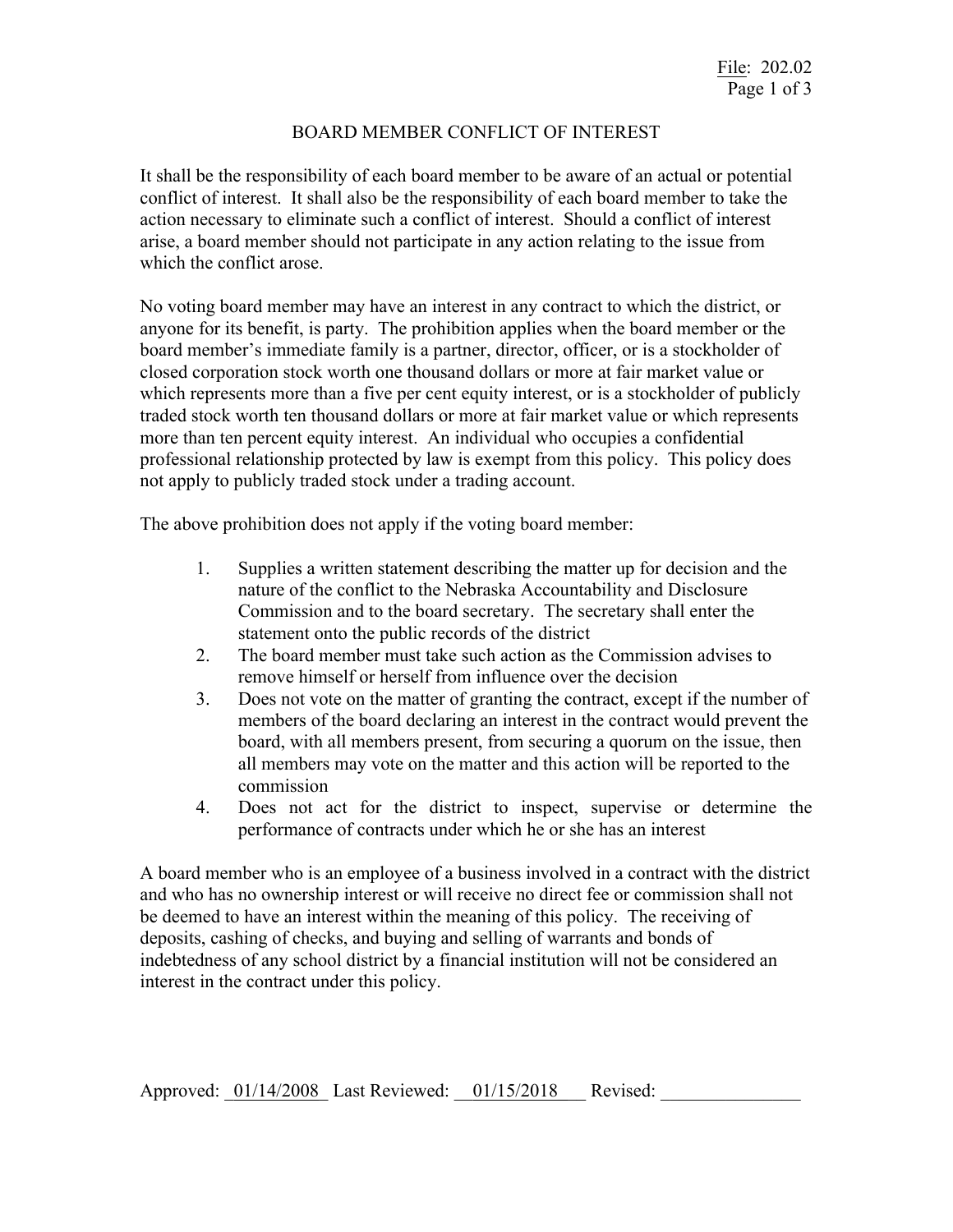If a board member's immediate family member is an employee of the school district, the member may vote on all issues of the contract which are generally applicable to all employees or all employees within a classification and do not single out his or her family member for special action.

Any contract entered into with an interested board member shall be subject to applicable competitive bidding requirements and shall be fair and reasonable to the school district.

A voting board member or district employee may employ, recommend the employment of, or supervise the employment of an immediate family member if he or she does not abuse his or her official position and makes a full disclosure of the relationship to the board and a written disclosure of the relationship to the board secretary. No board member or administrator shall employ an immediate family member without first having made a reasonable solicitation and consideration of applications for such employment. The family member must be qualified for, able to perform, and required to perform the duties of the position. The family member must not be paid an unreasonably high salary. No existing employee may be terminated for the purpose of making a position available to such a family member.

Any newly elected or appointed board member or administrator shall make a full disclosure of any immediate family member employed in a position subject to this policy as soon as reasonably possible after the date of taking office.

No board member or district employee shall use their position or any confidential information received through their position to obtain financial gain, other than compensation provided by law, for himself or herself, an immediate family member, or a business with which the individual is associated. No board member shall use or authorize the use of personnel, property, resources or funds under his or her official care for the purpose of campaigning for or against the nomination or election of a candidate or the qualification, passage or defeat of a ballot question.

The superintendent shall keep a record for the district for every contract entered into by the district in which a board member has an interest. This information shall be kept for five years from the date of the board member's last day in office and will include the following:

- 1. Names of contracting parties
- 2. The nature of the interest of the board member in question
- 3. The date that the contract was approved by the district
- 4. The amount of the contract
- 5. Basic terms of the contract

The record kept by the superintendent shall be available for public inspection during the normal working hours of the superintendent's office.